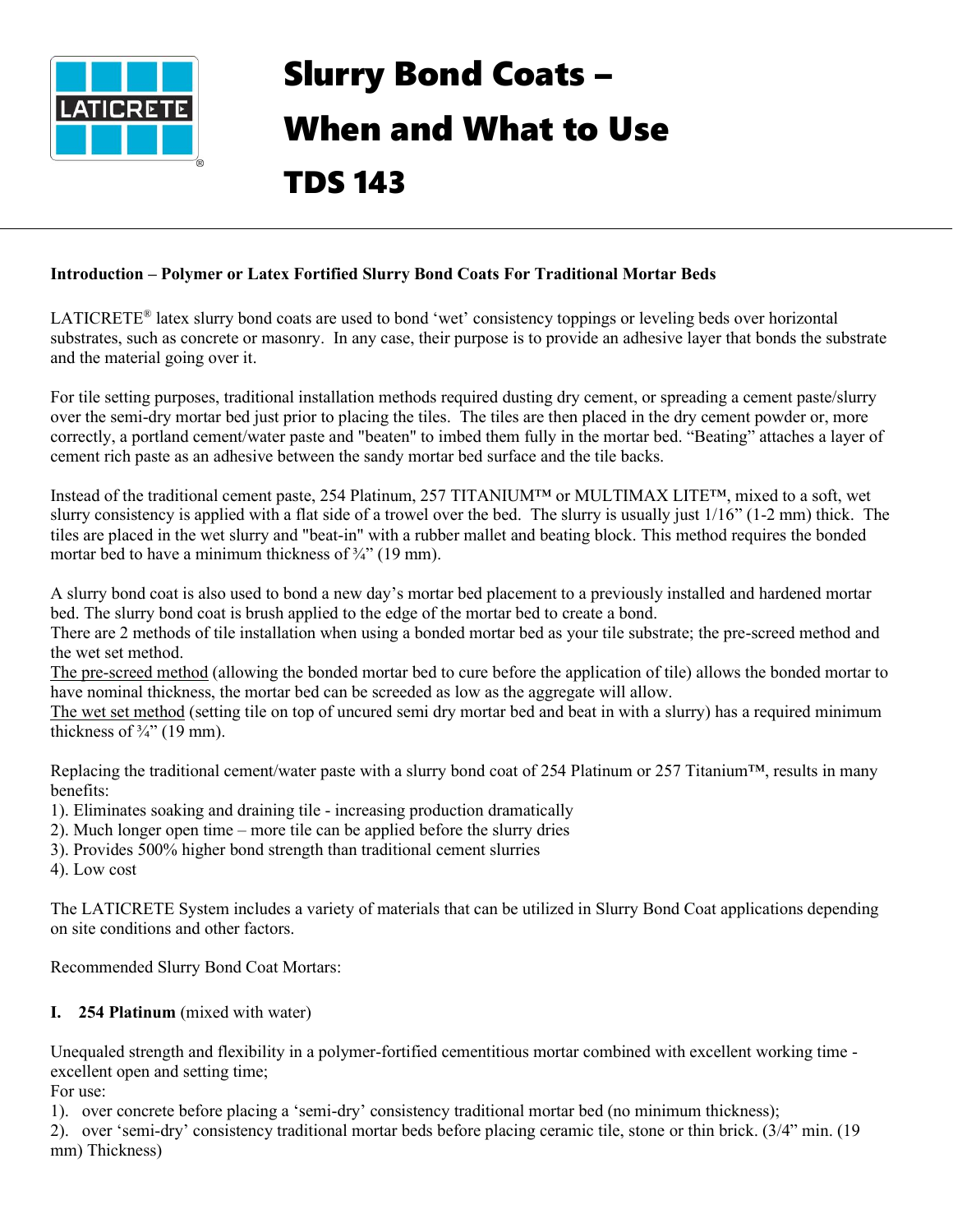Typical Mix Ratio: 7 quarts (6.6 L) water: 50 lbs. 254 Platinum Approximate Coverage  $\omega$  1/16" (1.5 mm) thickness: 120 - 130 ft<sup>2</sup> (11.1 - 12 m<sup>2</sup>) per stated mix proportions

## **II. 257 TITANIUM™**

Excellent strength and flexibility in a polymer-fortified cementitious mortar combined with excellent working time excellent open and setting time;

For use:

1). over concrete before placing a 'semi-dry' consistency traditional mortar bed (no minimum thickness);

2). over 'semi-dry' consistency traditional mortar beds before placing ceramic tile, stone or thin brick. (3/4" min. (19 mm) Thickness)

Typical Mix Ratio: 5.25 quarts (5 L) water: 25 lbs. 257 Titanium Approximate Coverage @ 1/16" (1.5 mm) thickness: 110 - 125 ft<sup>2</sup> (10 – 11.5 m<sup>2</sup>) per stated mix proportions

## **II. MULTIMAX™ LITE**

Excellent strength and flexibility in a polymer-fortified cementitious mortar combined with excellent working time excellent open and setting time;

For use:

1). over concrete before placing a 'semi-dry' consistency traditional mortar bed (no minimum thickness);

2). over 'semi-dry' consistency traditional mortar beds before placing ceramic tile, stone or thin brick. (3/4" min. (19 mm) Thickness)

Typical Mix Ratio: 6 quarts (5.7 L) water: 25 lbs. MULTIMAX LITE Approximate Coverage @ 1/16" (1.5 mm) thickness: 110 - 125 ft<sup>2</sup> (10 – 11.5 m<sup>2</sup>) per stated mix proportions

## **III. 3701 Mortar Admix**

Mixed with 272 Mortar or 317 Mortar

Provides long time, strength and flexibility and allows the convenience of using the same latex additive for 'semi-dry' consistency mortar beds and bond coats – only one latex additive is needed on site. For use:

1). Over concrete before placing a 'semi-dry' consistency traditional mortar bed (no minimum thickness);

2). Over a 'semi-dry' consistency traditional mortar bed before placing ceramic tile, stone or brick.

Typical Mix Ratio: 1 volume 3701 Mortar Admix: 1 volume 272 Mortar or 317 Mortar;

Approximate Coverage @ 1/16" (1.5 mm) thickness: 70-90 ft<sup>2</sup> (6.5-8.5 m<sup>2</sup>) per gallon (3.8 L) of 3701 Mortar Admix.

#### **IV. 333 Super Flexible Additive**

Mixed with 272 Mortar or 317 Mortar

Provides long time and strength but with superior flexibility for increased resistance to impact or substrate flexure. For use:

1). Over concrete before placing a 'semi-dry' consistency traditional mortar bed (no minimum thickness);

2). Over a 'semi-dry' consistency traditional mortar bed before placing ceramic tile, stone or brick.

Typical Mix Ratio: 1 volume 333 Super Flexible Additive: 1 volume 272 Mortar, or 317 Mortar (1:1.5 by weight); Approximate Coverage @ 1/16" (1.5 mm) thickness: 70-90 ft<sup>2</sup> (6.5-8.5 m<sup>2</sup>) per gallon (3.8 L) of 333 Super Flexible Additive;

Notes: Exterior use limited to residential or light commercial applications and areas not subject to water immersion.